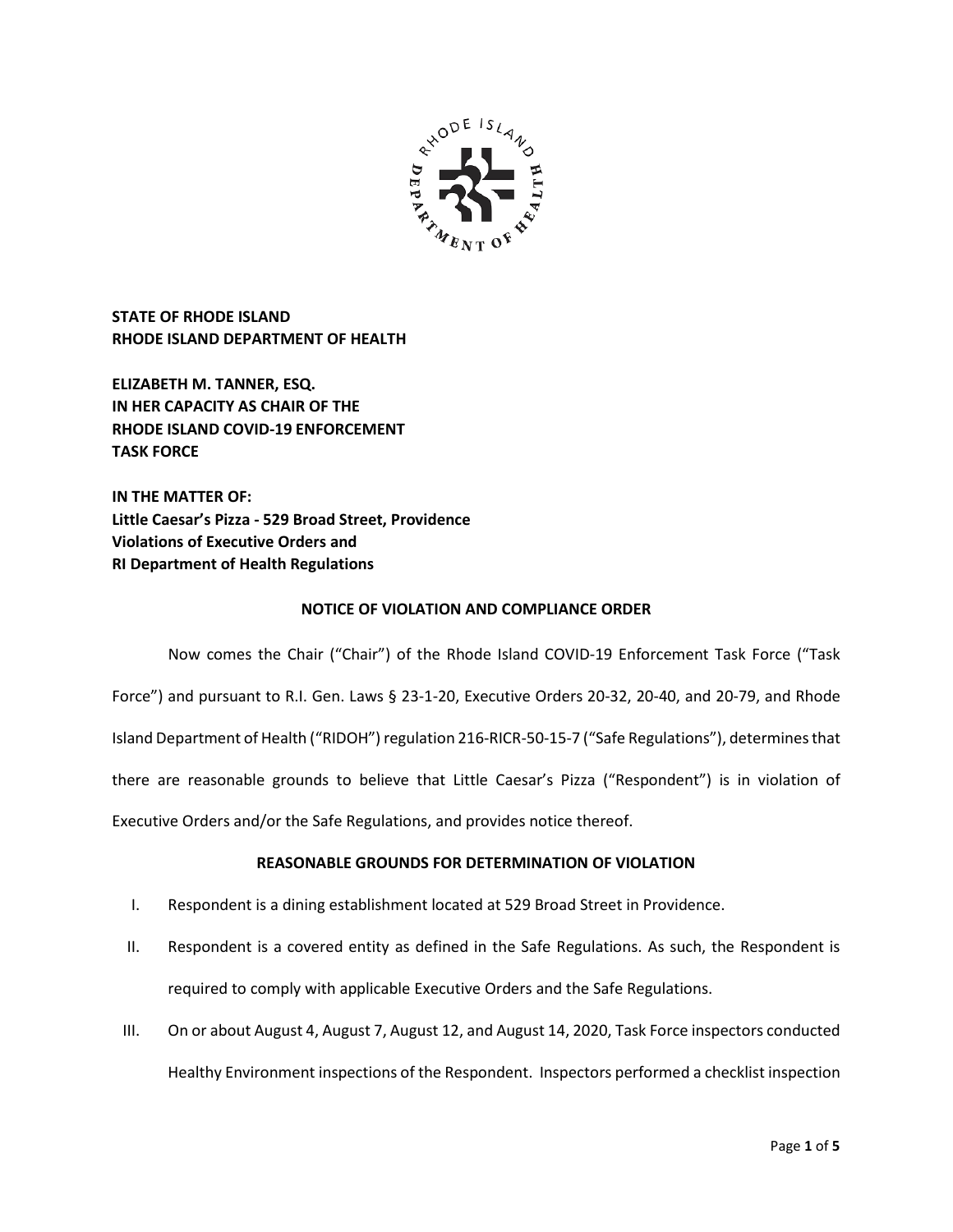based on the Safe Regulations and determined that Respondent scored a 5/11 on August 4, a 5/11 on August 7, an 11/11 on August 12, and a 7/11 on August 14 for overall requirements. After the inspections which resulted in scores below 11/11, the inspector provided information and resources to the Respondent to help it achieve full compliance. This included a recommendation to the Respondent on how to access www.ReopeningRI.com and the relevant websites for the Executive Orders, rules, regulations, and guidance.

- IV. On or about October 16, 2020, a Task Force inspector conducted a reinspection of the Respondent. The inspector met with manager Roseanne Flores ("Manager") and performed a checklist inspection based on the Safe Regulations. The inspector determined that the Respondent scored a 5/12 for overall requirements.
- V. Therefore, as a result of the Respondent's continued failure to comply with applicable Executive Orders and the Safe Regulations, and in the absence of any other information to rebut the allegations above, RIDOH has drawn the conclusion that the above allegations are true, and the Respondent is not in compliance with applicable Executive Orders and/or the Safe Regulations.

### **ALLEGED VIOLATIONS**

The following alleged violations stem from the October 16, 2020 reinspection.

I. Respondent is in violation of Section 7.4.1(A)(3) of the Safe Regulations, which requires all individuals in an establishment to wear cloth face coverings unless physical distancing or an exception applies and requires establishments to deny entry to any employee, who is not otherwise exempt from the requirement or who refuses to wear a cloth face covering when required. The inspector observed four (4) employees in the store, two (2) of which were not wearing a cloth face covering. Neither employee claimed an exception, nor was either employee able to continuously maintain physical distancing.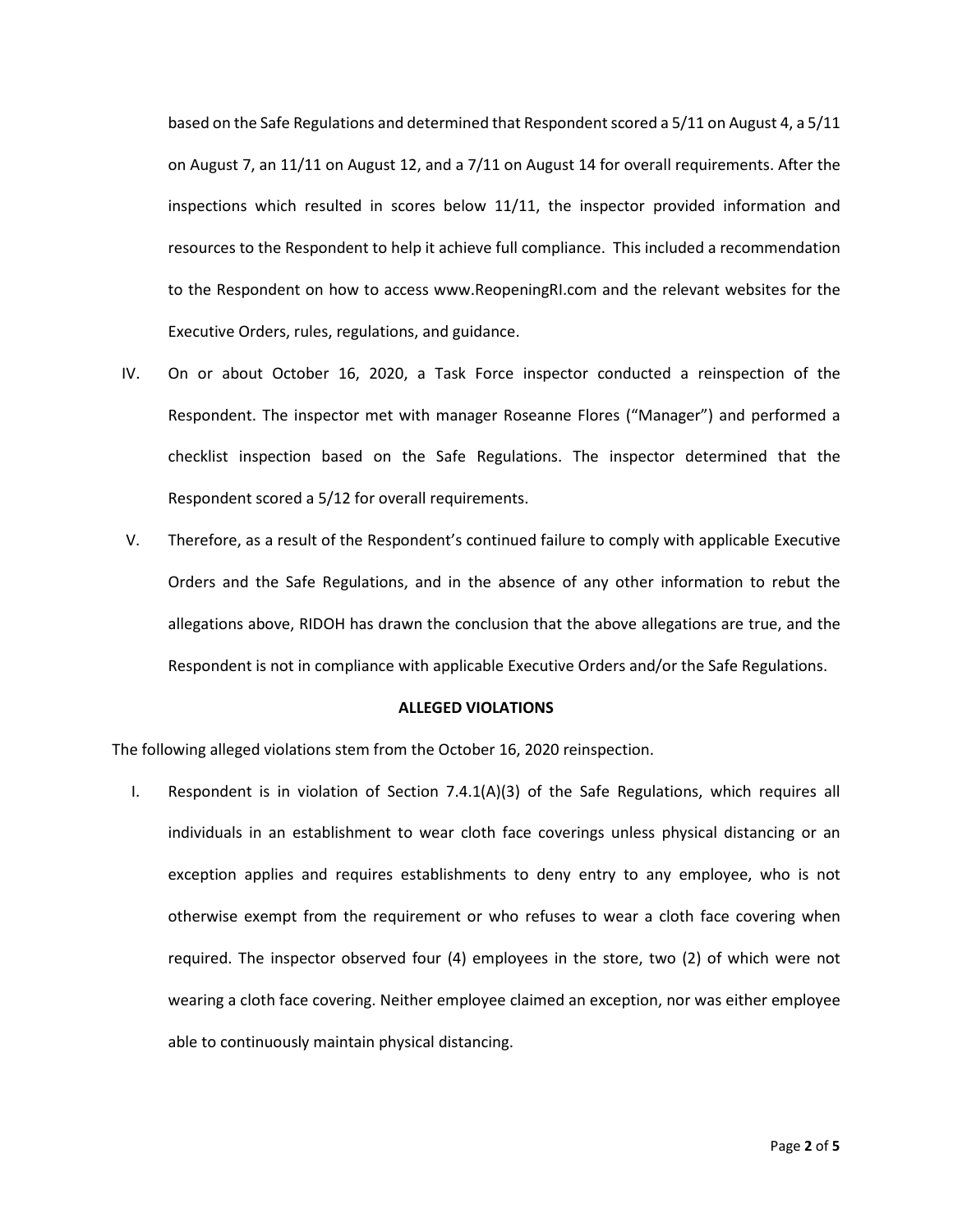- II. Respondent is in violation of Section  $7.4.1(A)(1)$  of the Safe Regulations, which requires each covered entity to develop, maintain, and ensure compliance with a written plan for the safe operation of the establishment. Upon request, Respondent could not produce a written plan.
- III. Respondent is in violation of Section 7.4.1(A)(4) of the Safe Regulations, which requires each covered entity to ensure the placement of posters or signs at entry to its establishments educating any individual at the establishment concerning entry screening, required physical distancing, use of cloth face coverings, and other subjects as provided in guidance issued by RIDOH. The inspector observed that none of the required information was posted at the entry to the establishment and concluded, therefore, that the Respondent failed to ensure the placement of required posters.
- IV. Respondent is in violation of Sections 7.4.1(A)(6) & (7) of the Safe Regulations, which require each covered entity to ensure the performance of environmental cleaning of its establishments once per day and to maintain records documenting such environmental cleaning. Upon request, the Respondent could not produce the required records.
- V. Respondent is in violation of Section 7.4.1(A)(5) of the Safe Regulations, which requires all covered entities to ensure that their establishments have their restrooms open, and that they have running water and are stocked with hand soap. If access to restrooms or running water is limited, the establishment shall ensure ready access to hand sanitizer at all times. The inspector observed that the Respondent did not have its restrooms open and it did not have ready access to hand sanitizer available.
- VI. Respondent is in violation of Section 7.4.1(A)(2) of the Safe Regulations, which requires each covered entity to implement and ensure compliance with screening of all individuals entering its establishment(s) at any time for any reason. Upon inquiry, the Respondent admitted that it did not conduct entry screening. In addition, there were no posters visible at or near the entrance concerning entry screening.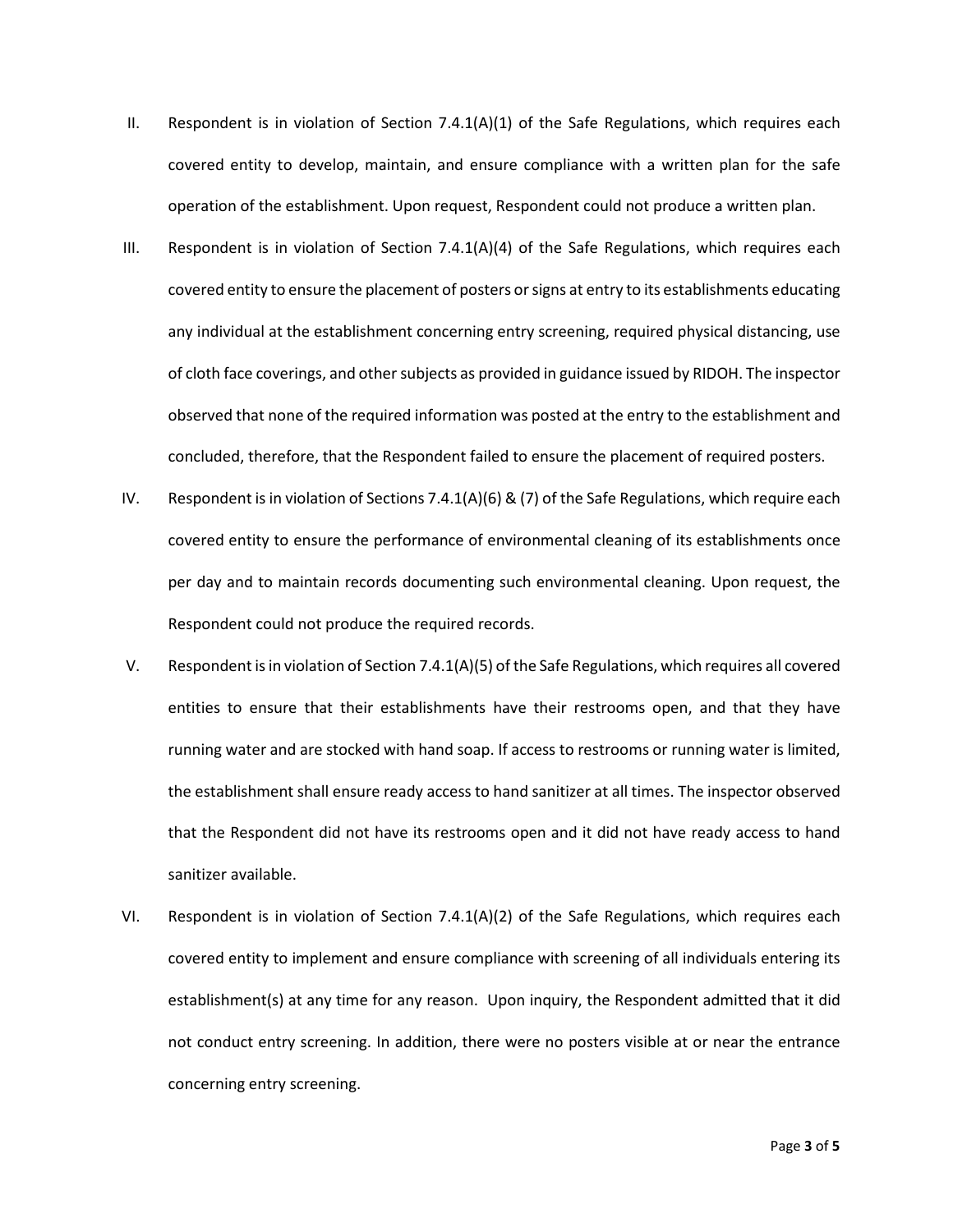VII. Respondent is in violation of Section 7.4.1(A)(8) of the Safe Regulations, which requires all covered entities to maintain an employee work log that identifies the full name, phone number, and the date and time of all shifts worked by each employee. This work log must be maintained for at least thirty (30) days. Upon request, Respondent could not produce an employee work log.

## **ORDER**

It is hereby ORDERED, that on or before the tenth  $(10<sup>th</sup>)$  day from service of this Notice of Violation and Compliance Order, Respondent shall remedy the above cited violations and come into full compliance with applicable Executive Orders and Regulations, by fulfilling the conditions as set forth below:

- I. Respondent shall require all employees in its establishment to wear cloth face coverings unless physical distancing can be continuously maintained, or an exception applies. In accordance with Section 7.4.1(3)(a) of the Safe Regulations, Respondent shall deny access to its establishment to any employee who refuses to wear a cloth face covering when required by the Safe Regulations unless an exception applies.
- II. Respondent shall develop, maintain, and ensure compliance with a written plan for the safe operation of the establishment.
- III. Respondent shall ensure the placement of posters or signs at entry to its establishment educating any individual at the establishment concerning entry screening, required physical distancing, use of cloth face coverings, and other subjects as provided in guidance issued by RIDOH.
- IV. Respondent shall ensure the performance of environmental cleaning of its establishment once per day and maintain records documenting such environmental cleaning.
- V. Respondent shall ensure that its establishment has itsrestroom open, and that they have running water and are stocked with hand soap. If access to restrooms or running water is limited, the establishment shall ensure ready access to hand sanitizer at all times.